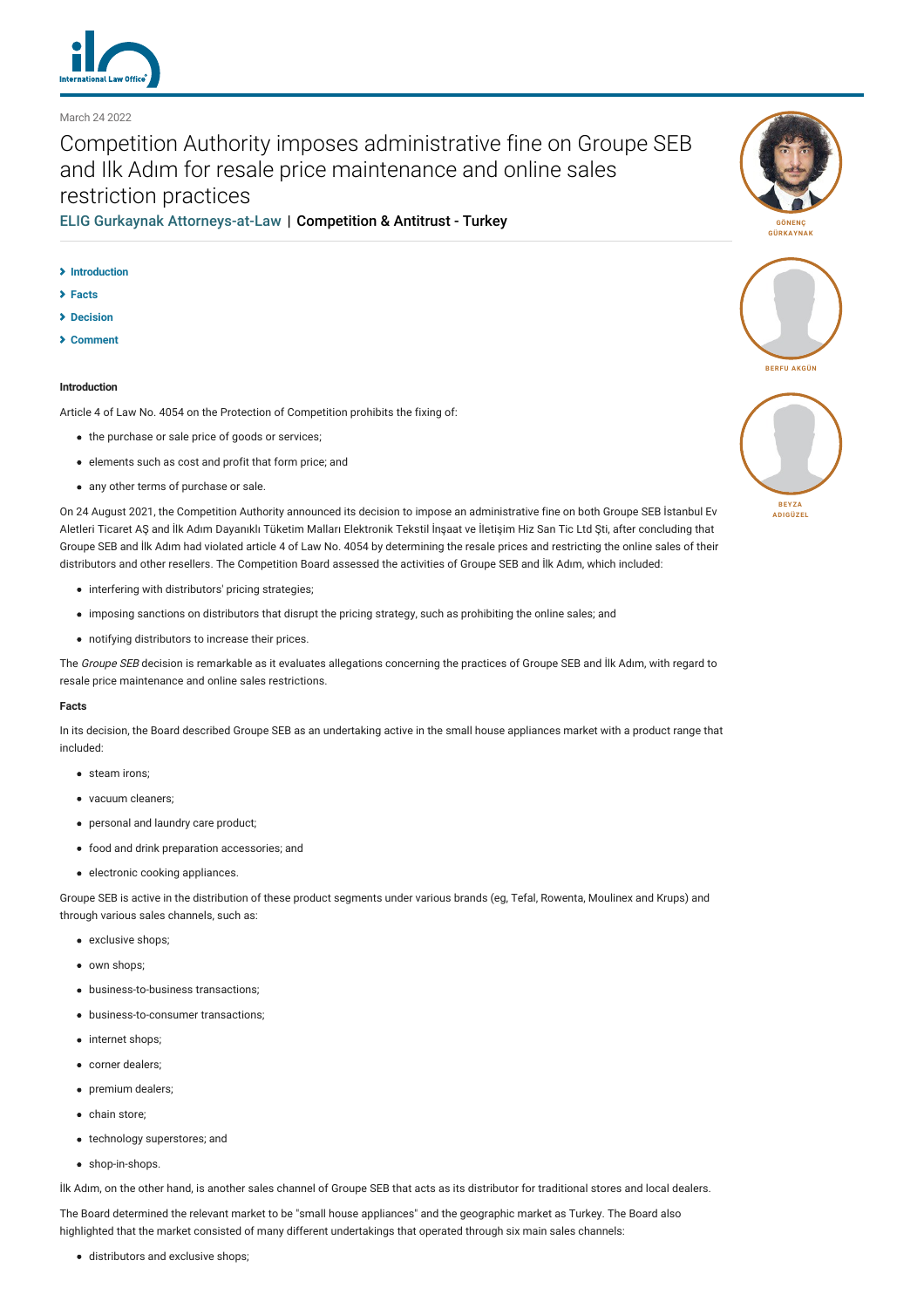- traditional shops and local dealers;
- **·** local chain stores:
- e-commerce platforms;
- technology superstores; and
- hypermarkets.

## <span id="page-1-0"></span>**Decision**

## **Assessment of resale price maintenance allegations**

First, the Board evaluated the practices conducted by Groupe SEB and stated that the main sales channels for products distributed by Groupe SEB are the Tefal shops (ie, exclusive shops) and corner shops. Additionally, the Board pointed out that due to e-commerce becoming more popular and online sales having increased, internet sales constitute another important sales channel for Groupe SEB.

After examining the documents collected during the on-site inspection on 8 January 2020, the Board reached the conclusion that Groupe SEB mainly aims to keep the final sales prices of the products at the recommended level. The Board also found the following details, which led it to the conclusion that Groupe SEB's objective and sales strategy was to ensure resale price maintenance:

- Groupe SEB requested its dealers to increase their prices to the recommended sale price when the sale price was below the recommended level.
- Groupe SEB had been constantly monitoring prices, especially on sales made through online channels.
- Employees from different sales channels had been constantly reporting the prices to each other.
- Based on the data on sales prices, Groupe SEB issued warnings to its distributors who applies lower sales prices.

Further, the Board stated that Groupe SEB's interference in the sales prices was observed in various ways:

- Groupe SEB was shown to have interfered directly with the prices applied by its dealers under its own sales channels.
- It had interfered with the prices applied by dealers of its distributor, İlk Adım, by issuing warnings to İlk Adım.
- Its activities on resale price maintenance concerned mainly online sales, as it was easier to determine any inconsistency between the recommended sales price and the prices applied by the dealers within the scope of online sales.
- In addition to online sales, its resale price maintenance practices also included other sales channels, based on its policy to ensure price consistency throughout all of its sales channels.
- It had implemented certain measures against those undertakings that did not comply with its recommended sales prices.

Based on these findings, the Board stated that Groupe SEB and İlk Adım had interfered with the sales prices and applied sanctions, including the restriction and prohibition of online sales, to those that did not comply with the price maintenance. Consequently, it has been observed that some sellers had increased their prices after having faced these sanctions. These practices amounted to resale price maintenance, a vertical restraint as per article 4 of the Law No. 4054, which lists the competitive restrictions that are prohibited under competition law.

The Board later evaluated İlk Adım's practices and found that when Groupe SEB determined that the prices applied by a dealer belonging to İlk Adım's sales channel were lower than they should be, Groupe SEB would first inform İlk Adım of the matter and ask that they warn the dealer to increase the prices or terminate the sales of the products. In this regard, the Board concluded that Groupe SEB's resale price maintenance practices concerning İlk Adım's dealers had been executed through İlk Adım, rather than directly by Groupe SEB, which highlighted Groupe SEB's interference with İlk Adım's commercial practices.

The Board further focused on the relationship between these two undertakings and stated that İlk Adım was an undertaking capable of taking decisions independently within the meaning of the general preamble of Law No. 4054. Referring to the preamble, the Board emphasised that competition law applies to all undertakings which conduct economic activities. As for the resale price maintenance practices in question, the Board found that İlk Adım was responsible for these practices, as it was an economically independent undertaking and a separate legal entity that resold the products supplied from Groupe SEB. Although the lists, including the resale prices of the products were determined by Groupe SEB, İlk Adım was deemed liable for forcing its dealers to comply with those price lists and for interfering with their resale prices. Consequently, the Board concluded that these practices constituted resale price maintenance within the scope of article 4 of Law No. 4054.

#### **Exemption analysis**

The Board stated that these resale price maintenance practices could not benefit from the block exemption that is set out under the Block Exemption Communiqué No. 2002/2 on Vertical Agreements (Communiqué No. 2002/2), as they constituted a restriction within the meaning of article 4(a) of Communiqué No. 2002/2.

Subsequently, the Board evaluated whether the cumulative conditions for individual exemption within the scope of article 5 of Law No. 4054 had been fulfilled. It reached the following conclusions:

- As for the first condition, the Board found that the resale price maintenance practices did not ensure any new developments or improvements. On the contrary, the Board emphasised that the high dealer prices would limit the intra-brand competition among the dealers and reduce their incentives to invest and minimise costs. On this point, the Board rejected Groupe SEB's brand image defences, as increasing the products' prices artificially would not preserve the brand image before the consumers, as they had claimed. Further, this would not lead to any efficiency gains.
- As for the second condition, resale price maintenance was a form of restriction intended to reduce intra-brand competition, which led to the increase of the prices for consumers and, therefore, there was no benefit from the condition for the customers.
- As for the third and fourth conditions, the Board concluded that due to the fact that despite the many undertakings active in the small house appliances market, Groupe SEB had significant market power in many of the product segments and resale price maintenance led to the reduction of intra-brand competition.

Accordingly, the Board found that none of the conditions for individual exemption had been satisfied.